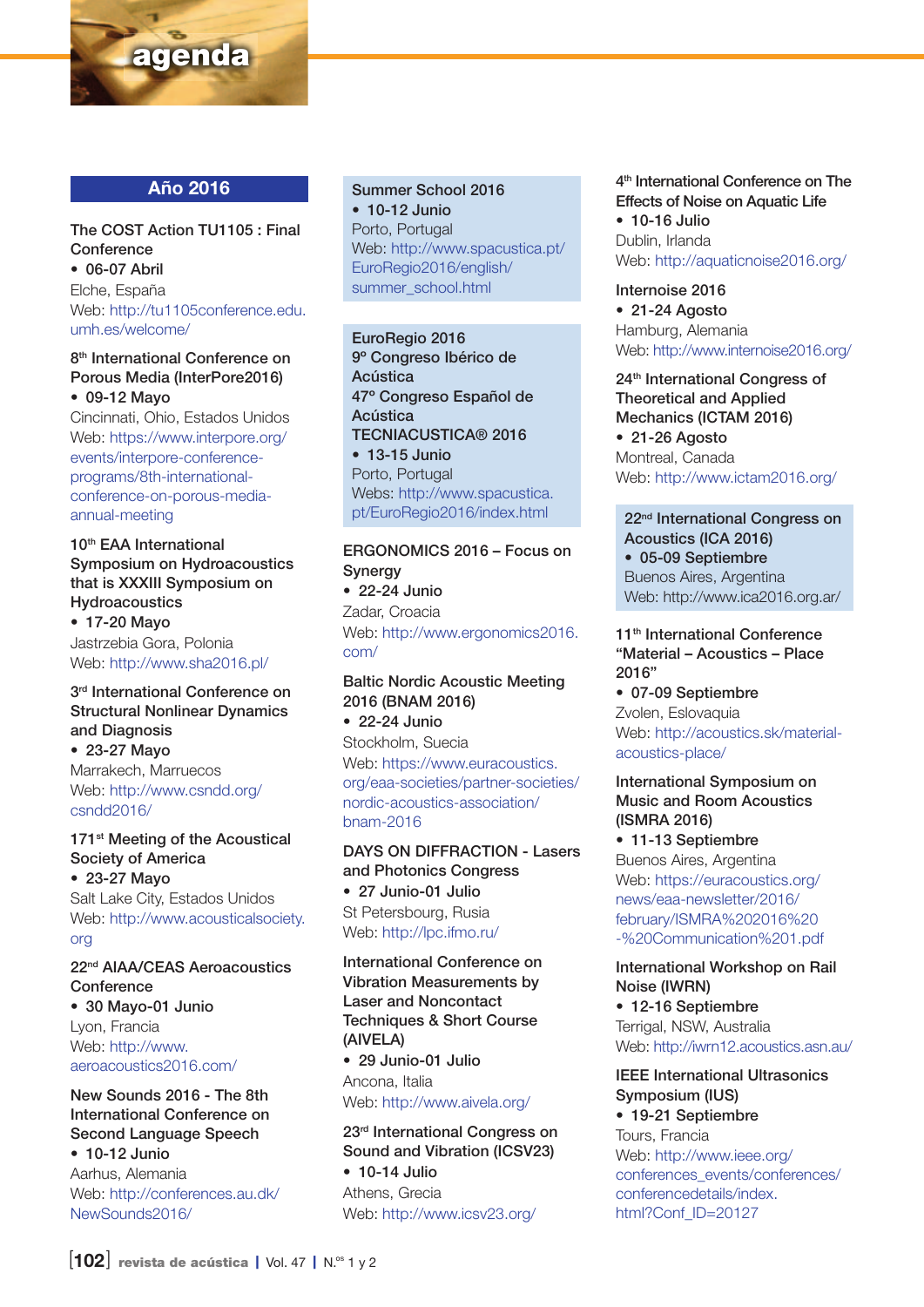

# Noise and Vibration Engineering Conference (ISMA 2016)

• 19-21 Septiembre Leuven, Bélgica Web: http://www.isma-isaac.be/

#### Fourth International Workshop "Computational Experiment in AeroAcoustics" (CEAA 2016)

• 21-24 Septiembre Svetlogorsk, Kaliningrad Region, Rusia Web: http://ceaa-w.imamod.ru

## 7th AAAA Congress on Sound and Vibration

• 22-23 Septiembre Ljubljana, Eslovenia Web: http://lab.fs.uni-lj.si/AAAA2016/

10<sup>th</sup> International Conference "Material - Acoustics - Place 2015"

• 23-25 Septiembre Zvolen, Eslovaquia Web: http://www.acoustics.sk/ index.php?option=com\_content&ta sk=view&id=13&Itemid=27

4<sup>th</sup> FFT Acoustic Simulation Conference & Actran Users' Meeting 2016 • 11-13 Octubre Brussels, Bélgica Web: http://www.fft.be/page/ invitation

12<sup>th</sup> Nanotechnology Products **Expo** • 03-05 Noviembre Melbourne, Australia

Web: http://nanoexpo. conferenceseries.com/

#### The Second Australasian Acoustical Societies Conference • 09-11 Noviembre

Brisbane, Queensland, Australia Web: http://www.acoustics2016. com.au

172<sup>nd</sup> Meeting of the Acoustical Society of America joint with the Acoustical Society of Japan

• 28 Noviembre-2 Diciembre Honolulu, Estados Unidos Web: http://www.acousticalsociety. org

# Año 2017

12<sup>th</sup> ICBEN Congress on Noise as a Public Health Problem

• 18-22 Junio June, Zurich, Suiza Web: http://www.icben.org/ ICBEN2017.html

Acoustics 2017 Boston: joint meeting, 173rd meeting of the Acoustical Society of America and 8th Forum Acusticum of the European Acoustics Association • 25-29 Junio

June, Boston, Estados Unidos Web: www.acousticalsociety.org

24th International Congress on Sound and Vibration (ICSV24) • 23-27 Julio London, Reino Unido Web: www.icsv24.org

46th International Congress and Exposition on Noise Control Engineering (INTERNOISE 2017) • 27-30 Agosto Hong Kong Web: www.internoise2017.org/

2017 International Congress on

**Ultrasonics** • 08-10 Diciembre Honolulu, Hawaii, Estados Unidos Web: www4.eng.hawaii. edu/~icu2017/

# Año 2018

175<sup>th</sup> Meeting of the Acoustical Society of America • 07-11 Mayo Minneapolis, Estados Unidos Web: http://www.acousticalsociety. org

47<sup>th</sup> International Congress and Exposition on Noise Control Engineering (INTERNOISE 2018) • 26-29 Agosto Chicago, Estados Unidos

Web: www.i-ince.org/

# Año 2019

23rd International Congress on Acoustics (ICA 2019) • 08-13 Septiembre Aachen, Alemania Contacto: Michael Vorländer